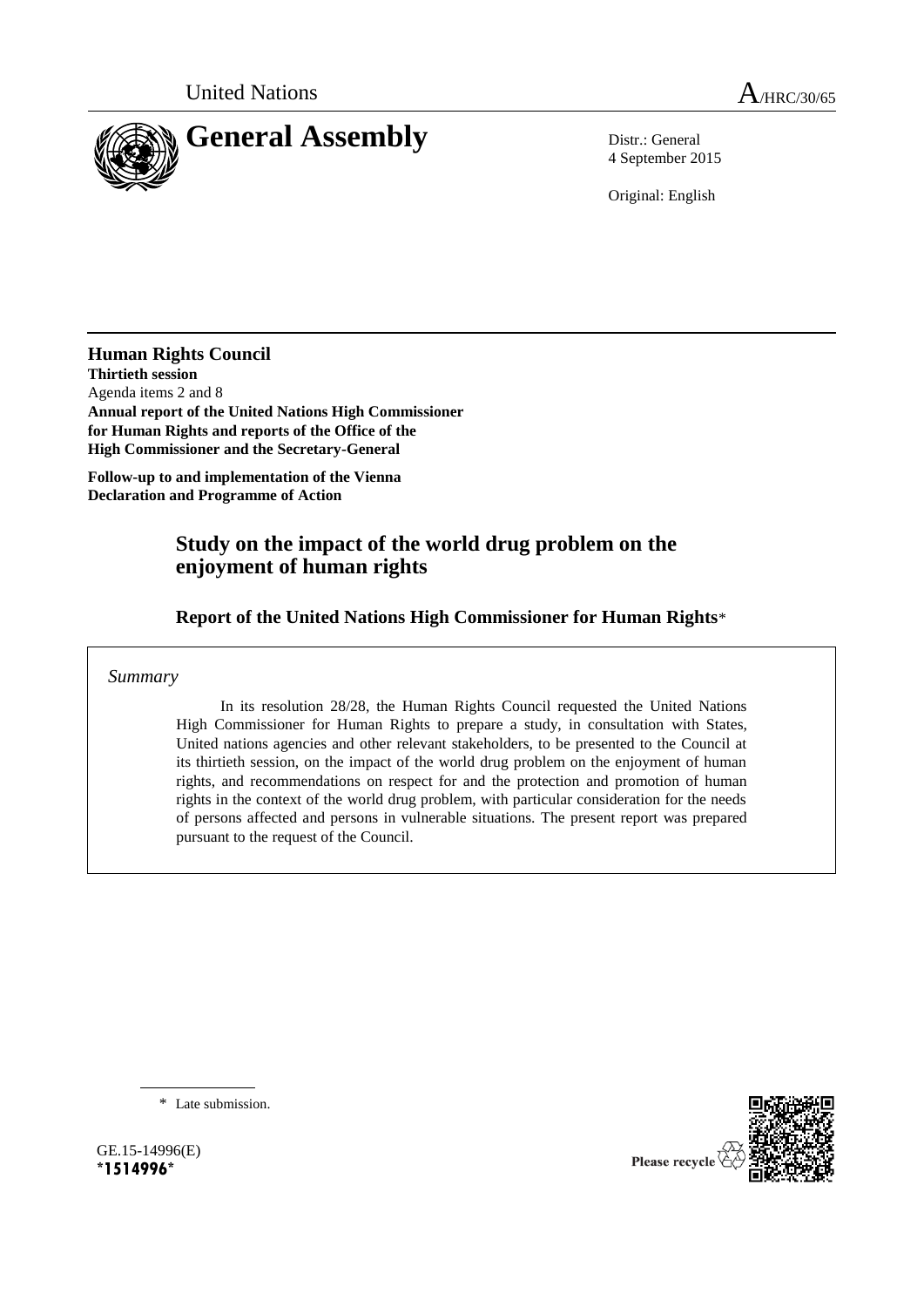# **I. Introduction**

1. In its resolution 28/28, the Human Rights Council requested the United Nations High Commissioner for Human Rights to prepare a study, in consultation with States, United Nations agencies and other relevant stakeholders, to be presented to the Council at its thirtieth session, on the impact of the world drug problem on the enjoyment of human rights, and recommendations on respect for and the protection and promotion of human rights in the context of the world drug problem, with particular consideration for the needs of persons affected and persons in vulnerable situations.

2. Requests for information were sent to States and other stakeholders. Submissionswere received from 24 States, 4United Nations agencies and other international organizations, 4 national human rights institutions and 35 non-governmental organizations.<sup>1</sup>

3. Three treaties form the core legal framework of the United Nations international drug control regime: (a) the Single Convention on Narcotic Drugs of 1961 as amended by the 1972 Protocol, which brought plants such as cannabis, the coca bush and the opium poppy under international control; (b) the Convention on Psychotropic Substances of 1971, which did the same for synthetic substances and precursor chemicals used in manufacturing drugs; and (c) the United Nations Convention against Illicit Traffic in Narcotic Drugs and Psychotropic Substances of 1988, which increased the scope of international policing of the drug trade and highlighted the connection between the drug trade and organized crime (see art. 3 (5)). These treaties bring hundreds of illicit substances under international control, criminalizing virtually every aspect of the unauthorized production and distribution of those substances, although production, distribution and possession for medical and/or scientific purposes is permitted.<sup>2</sup>While human rights are not specifically addressed in these treaties, the primary goal of the international drug control regime, as stated in the preamble of the 1961 Convention, is the protection of the health and welfare of humankind.

4. The International Narcotics Control Board oversees implementation of all three drug conventions. It monitors illicit drug production and trade, as well as access to controlled substances for scientific and medicinal purposes, and investigates States that do not comply with treaty requirements. The Commission on Narcotic Drugs classifies narcotic and psychotropic drugs under different levels of restriction; it also serves as a governing body ofthe United Nations Office on Drugs and Crime (UNODC) and approves the budget of the Fund of the United Nations International Drug Control Programme.

5. In its resolution69/201, the General Assembly reaffirmed that the world drug problem must be countered in full conformity with the Charter of the United Nations and with full respect for all human rights.By its resolution 51/12, the Commission on Narcotic Drugscalled for the promotion of human rights in implementing international drug control treaties,and the International Narcotics Control Boardhas stated that human rights must be taken into account when interpreting international drug control treaties. The Special Rapporteur on the right of everyone to the enjoyment of the highest attainable standard of physical and mental health has argued that when the international drug control regime and international human rights law conflict, human rights obligations should prevail (see A/65/255, para. 10).

 $1$  The submissions are available from www.ohchr.org/EN/HRBodies/HRC/Pages/WorldDrugProblem.aspx.

<sup>&</sup>lt;sup>2</sup> See Single Convention on Narcotic Drugs of 1961, art.2 (5).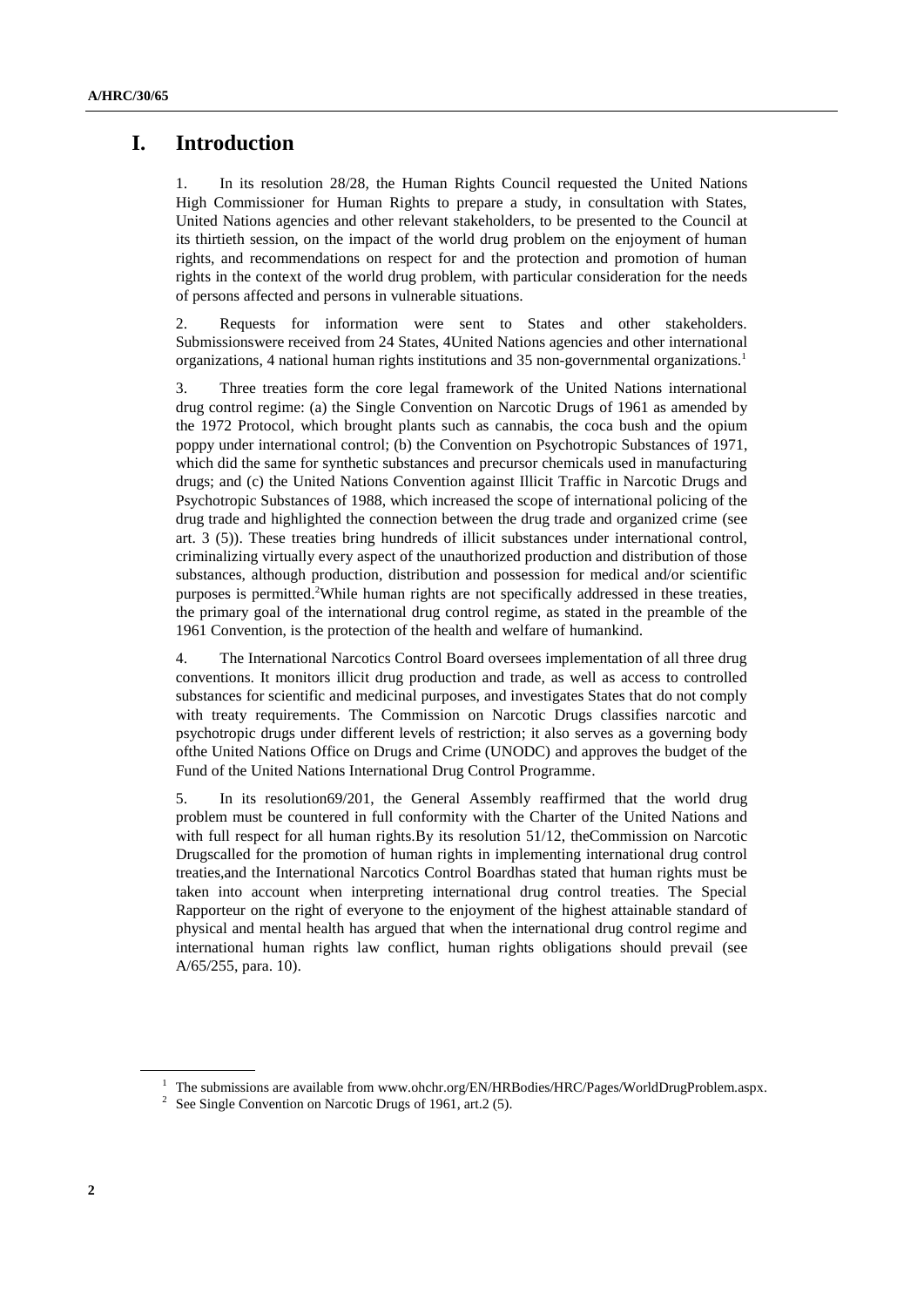# **II. Right to health**

#### **A. Access to treatment**

6. The right to health is provided for in article 12 of the International Covenant on Economic Social and Cultural Rights.Under articles 2 (2) and 3 of the Covenant, States are required to implement the right to health on a non-discriminatory basis, which includes extending that right to drug users.

7. The Special Rapporteur on the right to health has underlined the distinction between drug use and drug dependence. Drug dependence is a chronic, relapsing disorder that should be medically treated using a biopsychosocial approach. Drug use is neither a medical condition nor does it necessarily lead to drug dependence. People who use drugs and people who are dependent on drugs possess the same right to health as everyone else, and those rights cannot be curtailed if the use of drugs constitutes a criminal offence (see A/65/255, para. 7). The Special Rapporteur has noted that the same standards of ethical treatment apply to the treatment of drug dependence as to other health-related conditions, including with regard to the right of a patient to make decisions about treatment andto refuse treatment.

8. The Special Rapporteur hasemphasized that health-care personnel have an obligation to provide treatment on a non-discriminatory basis and not to stigmatize or violate a patient's human rights.Nevertheless, people who use drugs may be subject to discrimination in health-care settings.People who inject drugs, for example, may have poorer access to health care in some countries, including for the treatment ofHIV/AIDS.This may be due to unjustified restrictions by health-care providers on the provision of heath care for people who inject drugs.<sup>3</sup>The Special Rapporteur noted that care providers may not have adequate information or training concerning harmreduction measures (see A/65/255, para. 46).The World Health Organization (WHO)has recommended training health workers on issues of stigma and non-discrimination, to achieve better health outcomes.<sup>4</sup>

9. Individuals have sometimes been denied access to medical treatment on the grounds of their prior or current drug use, where evidence does not justify denial of treatment. Such denial has occurred on the rationale that a person's drug use would make him or her unable to adhere to treatment.The Special Rapporteur notes that adherence to medical treatment is not necessarily lower among persons who use drugs, and should be assessed on an individual basis (see A/65/255, paras 23-24).

10. Outreach programmes are useful in providing information and referral health services to drug users in the community. Information and education programmes can minimize harm to individuals who use drugs and encourage drug dependent persons to seek treatment.<sup>5</sup>

<sup>&</sup>lt;sup>3</sup> World Health Organization (WHO), United Nations Office on Drugs and Crime (UNODC) and Joint United Nations Programme on HIV/AIDS (UNAIDS), *Technical Guide for Countries to Set Targets for Universal Access to HIV Prevention, Treatment and Care for Injecting Drug Users*(2012), p. 26.

<sup>4</sup> WHO, *Consolidated Guidelines on HIV Prevention, Diagnosis, Treatment and Care for Key Populations*(July 2014), pp. 96-99.

<sup>&</sup>lt;sup>5</sup> Submission of the Special Rapporteur to the Committee against Torture (19 October 2012), p. 6.Available from www.ohchr.org/Documents/Issues/Health/drugPolicyLaw.pdf.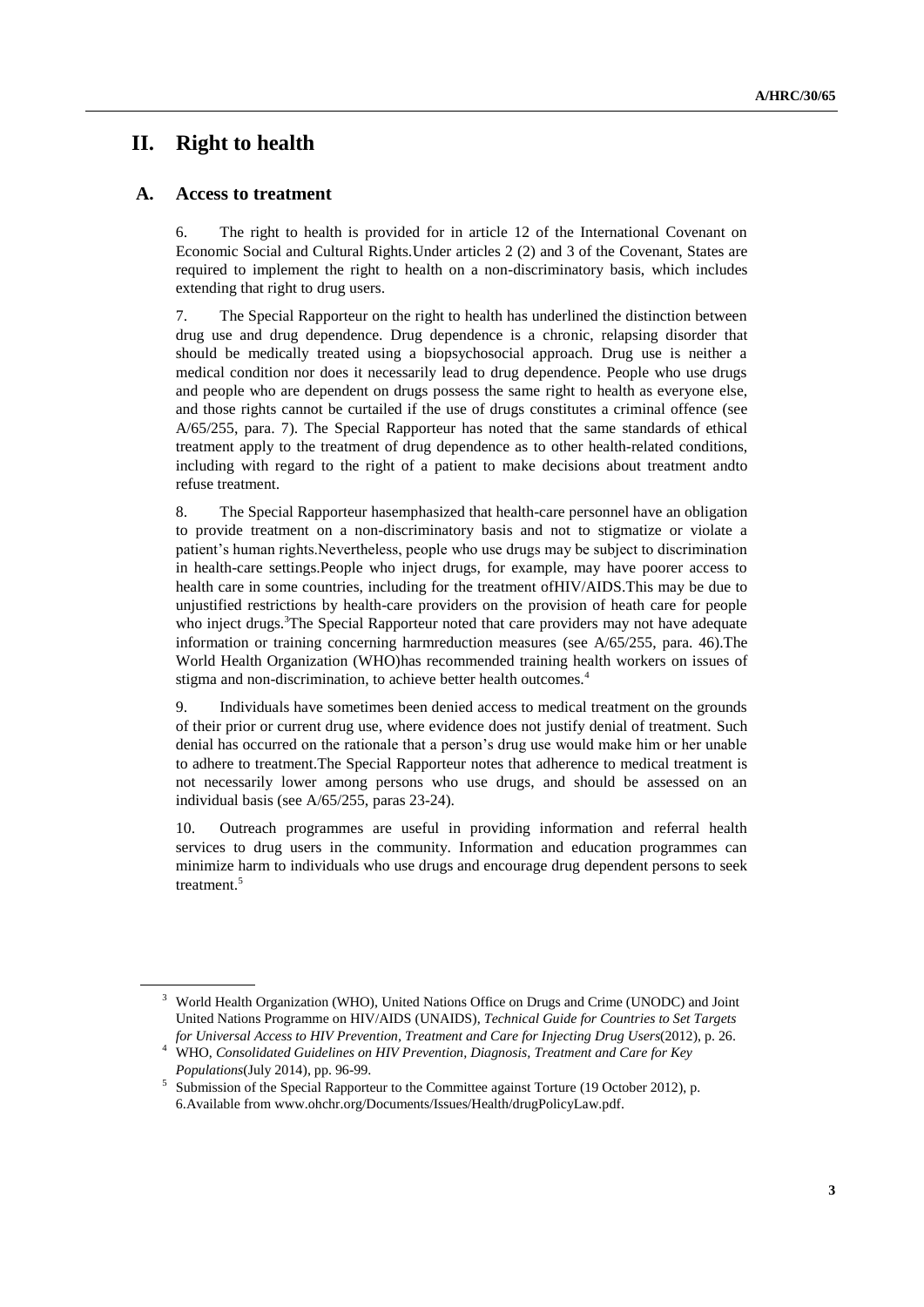### **B. Harm reduction**

11. Harm reduction interventions aim to reduce the harms associated with the use of psychoactive drugs, without necessarily discouraging use. They include needle and syringe programmes, prescription of substitute medications, drug-consumption rooms, promotion of non-injecting routes for the administration of drugs, overdose prevention practices, and outreach and education programmes (see A/65/255, para. 50).Persons who inject drugs are at aheightened risk of contracting HIV, hepatitis B and  $C<sub>1</sub>$ <sup>6</sup> and tuberculosis.<sup>7</sup>

12. The Committee on Economic, Social and Cultural Rights,<sup>8</sup> the Committee on the Rights of the Child<sup>9</sup>and the Special Rapporteur on the right to health have all determined that a harm reduction approach is essential for persons who use drugs. WHO, UNODC and the Joint United Nations Programme on HIV/AIDS (UNAIDS) promote harm reduction for injecting drug users.<sup>10</sup>The Office of the United Nations High Commissioner for Human Rightshas supported harm reductionand the Human Rights Council, in its resolution 12/27, recognized the need for harm reduction programmes.

13. Needle and syringe programmes involve the provision of sterile injection equipment to injecting drug users. WHO has endorsed the use of such programmes, noting that they reduce HIV infections substantially, in a cost-effective manner, without any major negative consequences.<sup>11</sup> Needle and syringe programmes eliminate contaminated needles, which reduces the risk of transmitting HIV and other blood-borne diseases such as viral hepatitis, in particular hepatitis B and hepatitis C (see  $A/65/255$ , para. 51).<sup>12</sup>

14. Opioid substitution therapy<sup>13</sup> is an evidence-based approach involving the prescription of medications such as methadone or buprenorphineto treat opioid dependence. Opioid substitution therapydecreases the prevalence of injecting drug use and of sharing injecting equipment, thereby reducing the risk of contracting HIV and other blood-borne viruses, and is effective inmanaging withdrawal from opioids and preventing a relapse into drug use (see A/65/255, para. 52). WHO has recommended that all people from key populations who are dependent on opioids be offered and be givenaccess to opioid substitution therapy.<sup>14</sup>

15. Drug overdoses, most of which involve opioids,arethe main cause of drug-related deaths. Opioid substitution therapyreduces the useof drugs by injection and thus of overdosing by almost 90 percent.<sup>15</sup> The Special Rapporteur on the right to health and WHO have highlighted that first aid training for the administration of naloxone, which counters

<sup>6</sup> WHO, *Guidance on Prevention of Viral Hepatitis B and C among People Who Inject Drugs*, policy brief (July 2012).

<sup>7</sup> Harm Reduction International, *Global State of Harm Reduction2012*.

<sup>8</sup> See E/C.12/RUS/CO/5, E/C.12/ZAZ/CO/1, E/C.12/EST/CO/2 and E/C.12/UKR/CO/5.

<sup>9</sup> In its general comment No. 15 (2013) on the right of the child to the enjoyment of the highest attainable standard of health.

<sup>10</sup> WHO, UNODC and UNAIDS,*Technical Guide*, pp. 10-26.

<sup>&</sup>lt;sup>11</sup> WHO, "Effectiveness of sterile needle and syringe programming in reducing HIV/AIDS among injecting drug users" (Geneva, 2004), p. 28, and WHO, *Consolidated Guidelines*, p. 4.

<sup>&</sup>lt;sup>12</sup> WHO, "Four ways to reduce hepatitis infections in people who use drugs"(21 July 2012) andUNAIDS, *The Gap Report*(Geneva, 2014), p. 173.

<sup>&</sup>lt;sup>13</sup> Opioid substitution therapyis also referred to as opioid maintenance treatment, opioid agonist maintenance treatment or medication assisted treatment, according to WHO.

<sup>14</sup> WHO, *Consolidated Guidelines*, p. 4.

<sup>15</sup> WHO, *Community Management of Opioid Overdose*(Geneva, 2014), p. 3.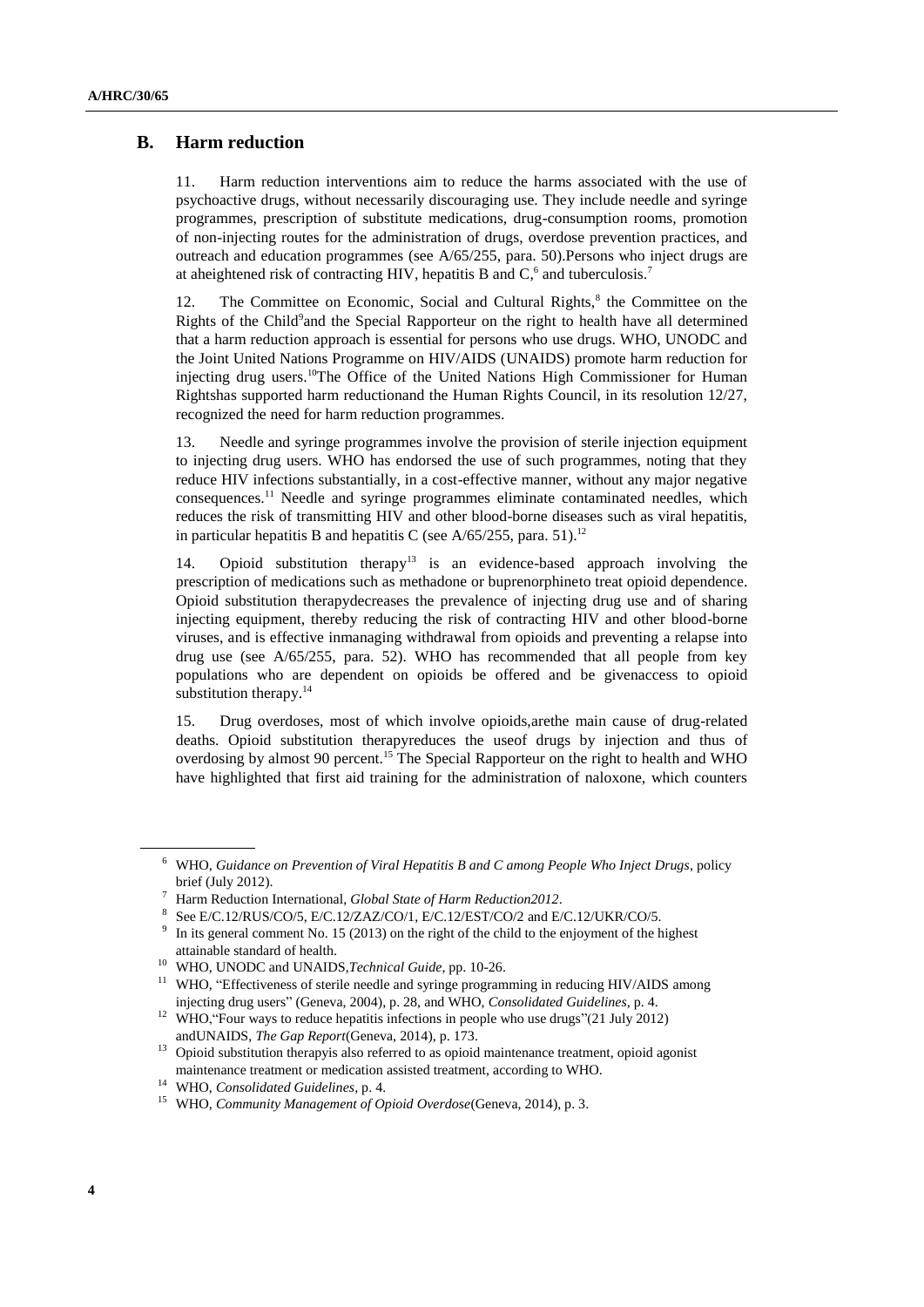the effects of opioid overdose, can prevent overdose-related deaths and minimize the harm associated with drug overdose (see  $A/65/255$ , para. 54).<sup>16</sup>

16. Providing drug users with access to drug-consumption rooms can contribute to preventingthe transmission of diseases and to reducing damage to the veins, as well as encourage users tomake use of treatment and other services. Drug-consumption rooms have contributed to reducing overdose rates and increased access to medical and social services (see A/65/255, para. 54).

17. As of 2014, needle and syringe programmes had been implemented in 90 countries and opioid substitution therapywas available in 80 countries.However, needle and syringe programmes have been confirmed to be absent in 68 countries where drugs are injected.In 2014, it was reported that there were 88 drug-consumption rooms worldwide, of which only two were outside of Europe, Australia and Canada.<sup>17</sup>

18. The lack of needle and syringe programmes, in particular, has a direct impact on the spread of HIV. People who inject drugs account for approximately 10 per cent of all new HIV infections and for up to 30 per cent of new HIV infectionsoutside sub-Saharan Africa. Worldwide, an estimated 12.19 million people inject drugs, of whom1.65 million are living with HIV.<sup>18</sup>WHO has estimated, on the basis of data from 49 countries, that the average risk of HIV infection is22 times greater among people who inject drugs than among people in the general population; in 11 of those countries, the risk is at least 50 times higher.<sup>19</sup>

19. Among the benefits associated with harm reduction programmes is theincreased entry into HIV/AIDS treatment programmes (see A/65/255, para. 57).UNODC, WHO and UNAIDS have recommended that a comprehensive package of harm reduction services be integrated into national AIDS programmes, both as an HIV prevention measure and to support adherence to antiretroviral therapy services and medical follow-up for people who use drugs.<sup>20</sup>

20. One study compared countries that comprehensively and consistently adoptedapproaches based on harm reduction without punitive approaches with countries that steadfastly resisted the harm reduction programmes and focused instead on punitive approaches. It found that the prevalence of HIV among people who injected drugs in Australia, Germany, Switzerland and the United Kingdom of Great Britain and Northern Ireland was less than 5 per cent, whereas in the Russian Federation and Thailand HIV prevalence among people who injected drugs was over  $35$  per cent.<sup>21</sup>

### **C. Heath care in prison**

21. Drug use, including by injection, has been consistently documented to occur in prisons throughout the world.High rates of sharing injecting equipment leads to an elevated risk of transmitting HIV in prisons.Persons in custodial settings are entitled, without discrimination, to the same standard of health care found on the outside, including with regard to prevention, harm reduction and antiretroviral therapy.Continuity of care is critical

<sup>16</sup> WHO, *Consolidated Guidelines*, p. 4.

<sup>17</sup> Harm Reduction International, *The Global State of Harm Reduction 2014*.

<sup>18</sup> UNODC, *World Drug Report 2015* (United Nations publication, sales No. E.15.XI.6), p. ix.

<sup>19</sup> WHO, *Consolidated Guidelines*, p. 5.

<sup>20</sup> WHO, UNODC and UNAIDS,*Technical Guide*, pp. 10-21.

<sup>21</sup> Global Commission on HIV and the Law, *HIV and the Law: Risks, Rights and Health* (New York, July 2012) and the United Nations Development Programme (UNDP), *Addressing the Development Dimensions of Drug Policy*(June 2015), p. 19.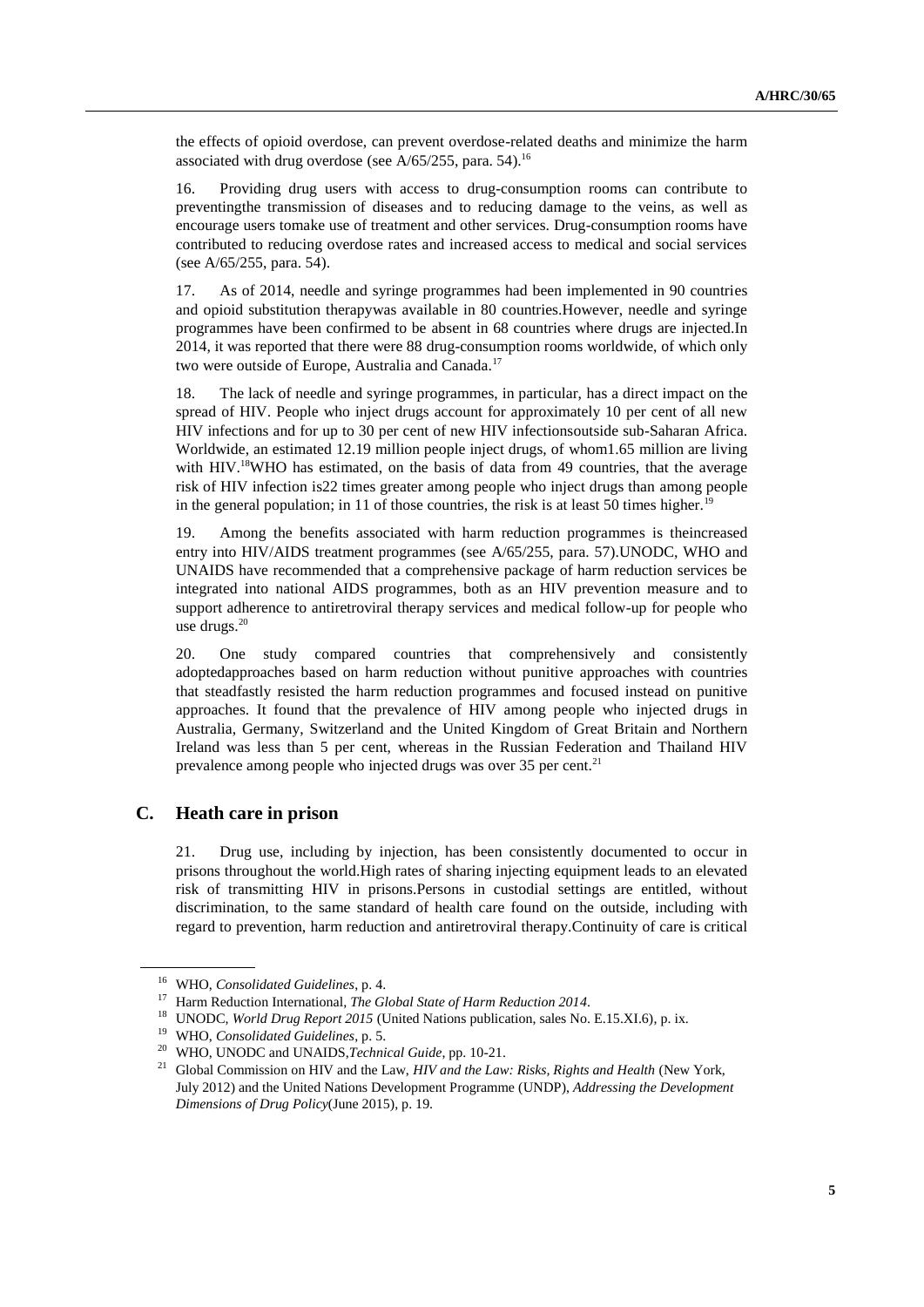for those entering places of detention and who have been receiving treatment such as opioid substitution andantiretroviral therapyor treatment for tuberculosis, as interrupting such treatment has serious health consequences.<sup>22</sup>

22. The Special Rapporteur on the right to health has stated that if harm reduction programmes and evidence-based treatments are made available to the general public, but not to persons in detention, this contravenes the right to health.However, in 2014, while opioid substitution therapy was available in 80 countries, only 43 countries provided such therapy.He has alsoargued that, given the substantially higher health risks associated with incarceration, harm reduction programmes should be implemented and drug dependent personsshould be treated so as to meet public health objectives, even if these services are not yet available in the community (see A/65/255, para. 60).

23. Health protection measures, including harmreduction measures, are effective in prisons and treatment programmes for people who use drugs, and are urgently needed in all prison settings.<sup>23</sup>Drugdependence treatment has also been noted to behighly effective in reducing crime, as treatment and care within prisons, or as alternatives to imprisonment, reduce rates of relapse. HIV transmission and recidivism.<sup>24</sup>

### **D. Obstacles to achieving the right to health**

24. The Special Rapporteur on the right to health has noted that drug users in States thatcriminalize drug use may avoid seeking health care for fear that information regarding their drug use will be shared with authorities, which could result in arrest and imprisonment,or in treatment against their will.The use of drug registries (lists ofpeople who use drugs) may deter individuals from seeking treatment, especially given that violations of patient confidentiality have been frequently documented in States that maintainsuch registries (see A/65/255, para. 20, and A/64/272, para 23).

25. The Special Rapporteur has observed that criminalizing drug use and possession has led to risky forms of drug use designed to evade criminal prohibitions, which has in turn resulted in increased health risks for drug users.Risky forms of drug use may include the sharing of syringes and injection supplies, hurried or risky injecting and the use of drugs in unsafe places. The preparation of drugs in a hurry, to avoid detection by law enforcement officers, may increase the risk of overdose, vascular accidents and infections.The Special Rapporteur has noted that criminalizing drug use and possession may lead to an increased risk of illness, includingfrom HIV infection, among people who use drugs (see A/65/255, paras. 25-26).

26. The Special Rapporteur has stated that these risks may be compounded by the drug user's reluctance, for fear of arrest, to seek health assistance in preparing and injecting drugs.He noted that criminalizing drug use increases the risk of drugs becoming contaminated with harmful or even deadly substances (see A/65/255, paras. 25-26). He added that criminalizing the dissemination of information, including on safe practices pertaining to drug use and harm reduction, is not compatible with the right to health because it hinders individuals' ability to make informed choices about their health.<sup>25</sup>

<sup>22</sup> WHO, UNODC and UNAIDS, *Technical Guide*, p. 26, and WHO, *Consolidated Guidelines*, p. 5.

<sup>23</sup> WHO Regional Office for Europe, *The Madrid Recommendation: Health Protection in Prisons as an Essential Part of Public Health* (Copenhagen, 2010), pp. 3-4.

<sup>&</sup>lt;sup>24</sup> UNODC and WHO, "Principles of drug dependence treatment", discussion paper (2008), p. 14.

<sup>&</sup>lt;sup>25</sup> Submission of the Special Rapporteur to the Committee against Torture (19 October 2012), p. 6.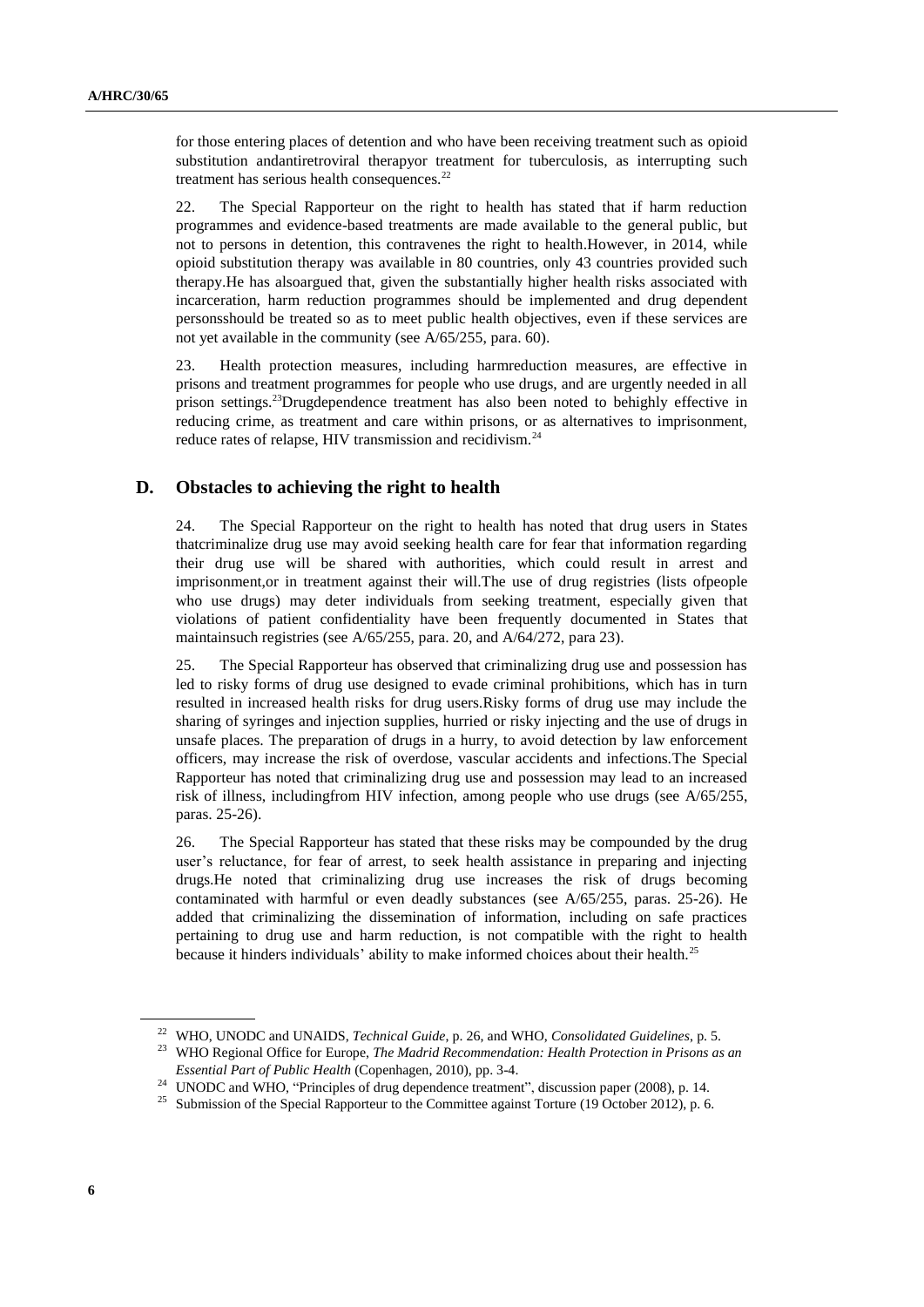27. The Special Rapporteur has observed that some States opposed to harm reduction measures have criminalized the carrying of needles, syringes and other drug paraphernalia,<sup>26</sup>in contraventionofthe *International Guidelines on HIV/AIDS and Human Rights*. <sup>27</sup>Fear of arrest and criminal sanctions may deter individuals from participating inneedle and syringe programmes and from carrying sterile equipment, which increases the likelihood of using unsterile equipment and transmitting diseases. Legislation penalizing the carrying of such equipment, including by outreach workers, is a barrier to HIV control.<sup>28</sup>Promoting the use and supply of methadone, which is used in opioidsubstitution therapy, is a criminal offence in some countries. $29$ 

28. WHO has recommended decriminalizing drug use, including injecting drug use, as doing so could play a critical role in the implementation of its recommendations onhealth sector interventions, including harm reduction and the treatment and care of people who use drugs.<sup>30</sup>UNAIDS too hasrecommended decriminalizing drug use as a means to reduce the number of HIV infections and to treat AIDS.<sup>31</sup>

29. The Special Rapporteur has identified many ways in which criminalizing drug use and possession impedes the achievement of the right to health.He has called for the decriminalization of drug use and possession as an important step towards fulfilling the right to health.He has noted that decriminalizing drug use cannot be equated with legalizingit. Decriminalization means that drug use and possession remain legally prohibited but that criminal penalties, if they are applied at all, are minor and of a noncustodial nature.Legalization, by contrast, involves no prohibition of the relevant conduct (see A/65/255, para. 62).

30. The Special Rapporteur has noted as positive the decriminalization experience in Portugal (see A/65/255, para. 64).In 2001, all drugs for personal use were decriminalized and drug use was characterized as an administrative offence.This was combined with an increased public health and social response to assist drug users.Portugal has not witnessed a material increase in drug use;in fact, indicators for certain groups show a decrease. Positive effects have included the destigmatization of drug users and the unburdening of the criminal justice system.<sup>32</sup>The International Narcotics Control Board hasindicated that the move to decriminalize drug use in Portugal was consistent with the 1988 Convention.<sup>33</sup>In total, 22 States have adopted decriminalization measures of one kindor another, although not always on the grounds of promoting public health.<sup>34</sup> The Special Rapporteur has indicated that decriminalization should be accompanied by an expansion indrug treatment programmes and drug education (see A/65/255, para. 67).On 26 June 2015, on the occasion of the International Day against Drug Abuse and IllicitTrafficking,the Secretary-General stated that consideration should be given to alternatives to criminalization and incarceration of people who use drugsand that there should be an increased focus on public health,

 $rac{26}{27}$  Ibid.

<sup>&</sup>lt;sup>27</sup> United Nations publication, sales No. E.06.XIV.4, p. 30.<br><sup>28</sup> WHO JINODC and JINAIDS. "*Provision of starile injo* 

<sup>28</sup> WHO, UNODC and UNAIDS, "*Provision of sterile injecting equipment to reduce HIV transmission" policy brief* (2004), p. 2.

<sup>29</sup> Harm Reduction International, *Global State of Harm Reduction 2014*.

<sup>30</sup> WHO, *Consolidated Guidelines*, p. 91.

<sup>31</sup> UNAIDS, *The Gap Report*, p. 183.

<sup>32</sup> Submission of Portugal. SeeArtur Domosławski, *Drug policy in Portugal:the Benefits of Decriminalizing Drug Use*(Warsaw, Open Society Foundations, 2011).

<sup>33</sup> *Report of the International Narcotics Control Board for 2004*, p. 80.

<sup>34</sup> Ari Rosmarin and Niamh Eastwood, *A Quiet Revolution: Drug Decriminalisation Policies in Practice across the Globe*(London, Release, 2012). Jamaica has decriminalized cannabis use (see the Dangerous Drug Amendment Act, 2015, para. 6, amending sect. 7C of the Act).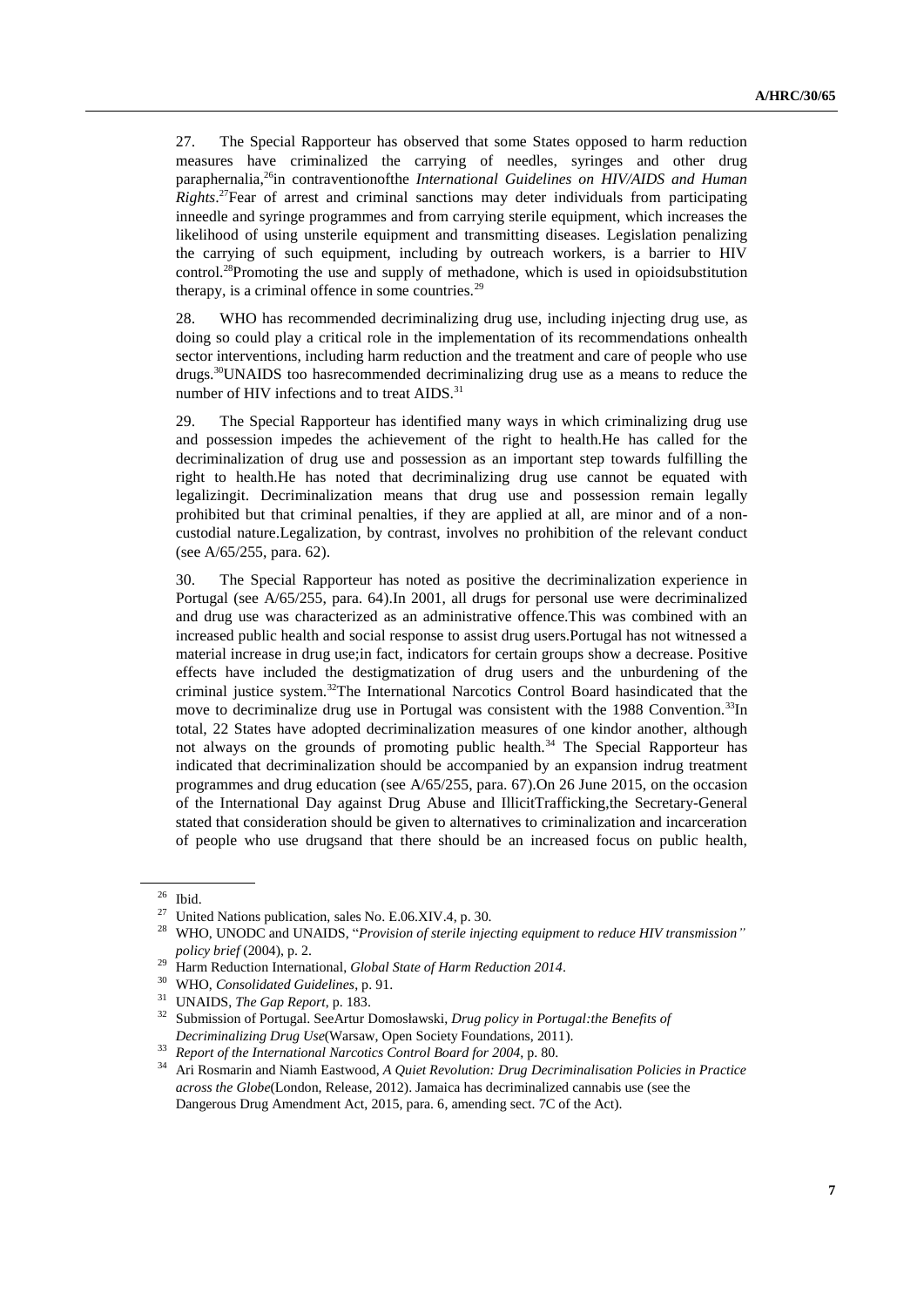prevention, treatment and care, as well as on economic, social and cultural strategies.Decriminalization has been called for by a number of civil society organizations on the grounds that criminalization poses a major obstacle to public health responses to drug users and their right to health.<sup>35</sup>

### **E. Access to essential medicines**

31. In the preamble to the 1961 Convention,it is recognized that the medical use of narcotic drugs is indispensable for the relief of pain and suffering.Nevertheless, millions of people worldwide who require essential medicines for pain, drug dependency and other health conditions find that availability is often limited or absent.The Special Rapporteur on the right to health notedthat access to these medications isoften excessively restricted for fear that they will be diverted from legitimate medical uses to illicit purposes (see A/65/255, para. 41).

32. Restricting access to opioids affects not only the availability of opioid substitution therapy but also three unrelated areas where access to controlled medicines is essential: (a) management of moderate to severe pain, including as part of palliative care for people with life-limiting illnesses; (b) certain emergency obstetric situations; and (c) management of epilepsy (see A/65/255, para. 42).

33. In its general comment No. 14 (2000) on the right to the highest attainable standard of health,the Committee on Economic, Social and Cultural Rights stated that ensuring access to essential drugs, including opioids, is an essential element of the right to health and that States must comply with this obligation regardless of resource constraints.The Special Rapporteur has noted that access to controlled drugs is a critical part of the right to health and recommended thatStates increase access to controlled essential medicines (see A/65/255, paras. 40-47 and 76).

34. The International Narcotics Control Boardhas consistently found that availability of essential controlled medicines is too limited in many countries. In its2014 annual report, the Boardnoted that approximately 5.5 billion people, or three quarters of the world's population, live in countries where access to medicines containing narcotic drugs is low or non-existent and have inadequate access to treatment for moderate to severe pain.The Board also noted that 92 per cent of the world's morphine (an opioid) is consumed by 17 per cent of the world's population, primarily in North America, Oceania and Western Europe.The Boardand WHO have both recognized that unnecessarily restrictive drug control regulations and practices are a significant barrier to accessing essential controlled medicines.<sup>36</sup>

Submissions of the Global Commission on Drug Policy, pp. 3-5; Human Rights Watch, p. 2; the International Drug Policy Consortium, p. 5; Release, p. 8; and the Women's Harm Reduction International Network, p. 9.

<sup>36</sup> See *Report of the International Narcotics Control Board for 2014*, para. 12, and WHO, *Ensuring Balance in National Policies on Controlled Substances: Guidance for Availability and Accessibility of Controlled Medicines*(Malta, 2011).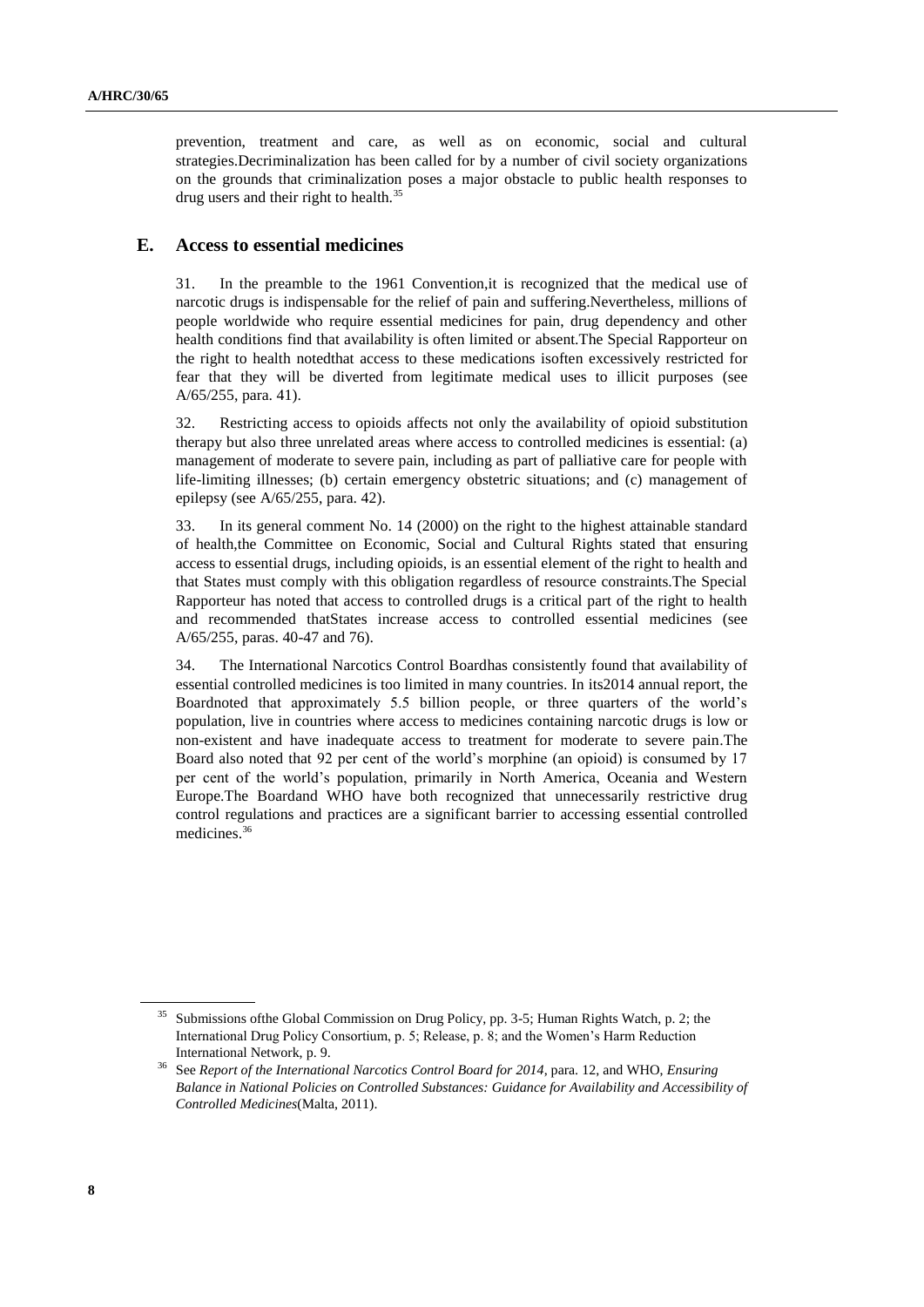# **III. Rights related tocriminal justice**

## **A. Prohibition of arbitrary arrest and detention**

35. It has been alleged that police have sometimes targeted areas at or near drug treatment centres to make arrests.<sup>37</sup> These practices may be linked to how law enforcement success is measured in efforts to counter drug use, especially where the number of arrests for drug use has been used as an indicator of successful law enforcement activity. It has been reported that in some countries the police obtain the health information ofpeople who are registered with drug dependence treatment clinics and use that information for law enforcement purposes (see  $A/65/255$ , para. 20).<sup>38</sup>In some countries, the police is reported to have targeted drug users to meet arrest quotas or to have harassed users for money or, in the case of women, sex.<sup>39</sup>

36. The Working Group on Arbitrary Detention has found that people who use drugs are particularly at risk of arbitrary detention (see E/CN.4/1998/44/Add.2, paras. 81 and 97-99, and A/HRC/27/48/Add.3, paras. 111-119).Some States reportedly provide for automatic pretrial detention for persons arrested for drug use without examining the circumstances of each individual case, although the Inter-American Commission onHuman Rights has declared this practice to be incompatible with human rights.<sup>40</sup>According to article 9 of the International Covenant on Civil and Political Rights, anyone arrested or detained on a criminal charge shall be promptly brought before a judge, which the Human Rights Committee has interpreted, in paragraph 33 of its general comment No. 35 (2014) on liberty and security of person, to mean a few days from the time of arrest, with 48 hours being ordinarily sufficient.There have been reports of persons detained for drug-related offences not being registered or promptly brought before a judge.In some States, an arrested person suspected of a drug-related offence can be kept in custody without being charged for a substantially longer time than a person detained for other offences can be.<sup>41</sup>

### **B. Prohibition of torture and other forms of ill-treatment**

37. In some States, it has been reported that people who use drugs are subjected to violence during detention, often as a means of extracting confessions or obtaining information about other drug users or traffickers.<sup>42</sup>The Special Rapporteur on tortureand other cruel, inhuman or degrading treatment or punishment and the Human Rights Committeehave noted that some law enforcement agencies have intentionally withheld opioid substitution therapy from drug dependent suspects in custody to extract confessions or obtain information, a practice that they have found to constitute torture (see A/HRC/22/53, para. 73, A/HRC/13/39/Add.2, para. 85, and A/68/295, para. 68). The Special Rapporteur on torture has also found such a practice to be torture or ill treatment, in

<sup>&</sup>lt;sup>37</sup> Submission of the Women's Harm Reduction International Network, p. 4.<br><sup>38</sup> Submission of the Durain Civil Seciety Mechanism for Manitonian of Du

<sup>38</sup> Submission of the Russian Civil Society Mechanism for Monitoring of Drug Policy Reforms in Russia, pp. 5-6.

<sup>39</sup> Global Commission on HIV and the Law, *HIV and the Law*, and submission of Eurasian Harm Reduction Network, p. 4.

<sup>40</sup> Submission of Centro de Estudios Legales y Sociales, Conectas Human Rights and Corporacion Humanas, p. 4, andInter-American Commission on Human Rights, *Report on the Use of Pretrial Detention in the Americas*(2013), para. 137.

<sup>&</sup>lt;sup>41</sup> Submission of Centro de Estudios Legales y Sociales et al, pp. 5, 9 and 27.

<sup>42</sup> François-Xavier BagnoudCenter for Health and Human Rights,*Health and Human Rights Resource Guide*(Harvard University, 2013), p. 4.9.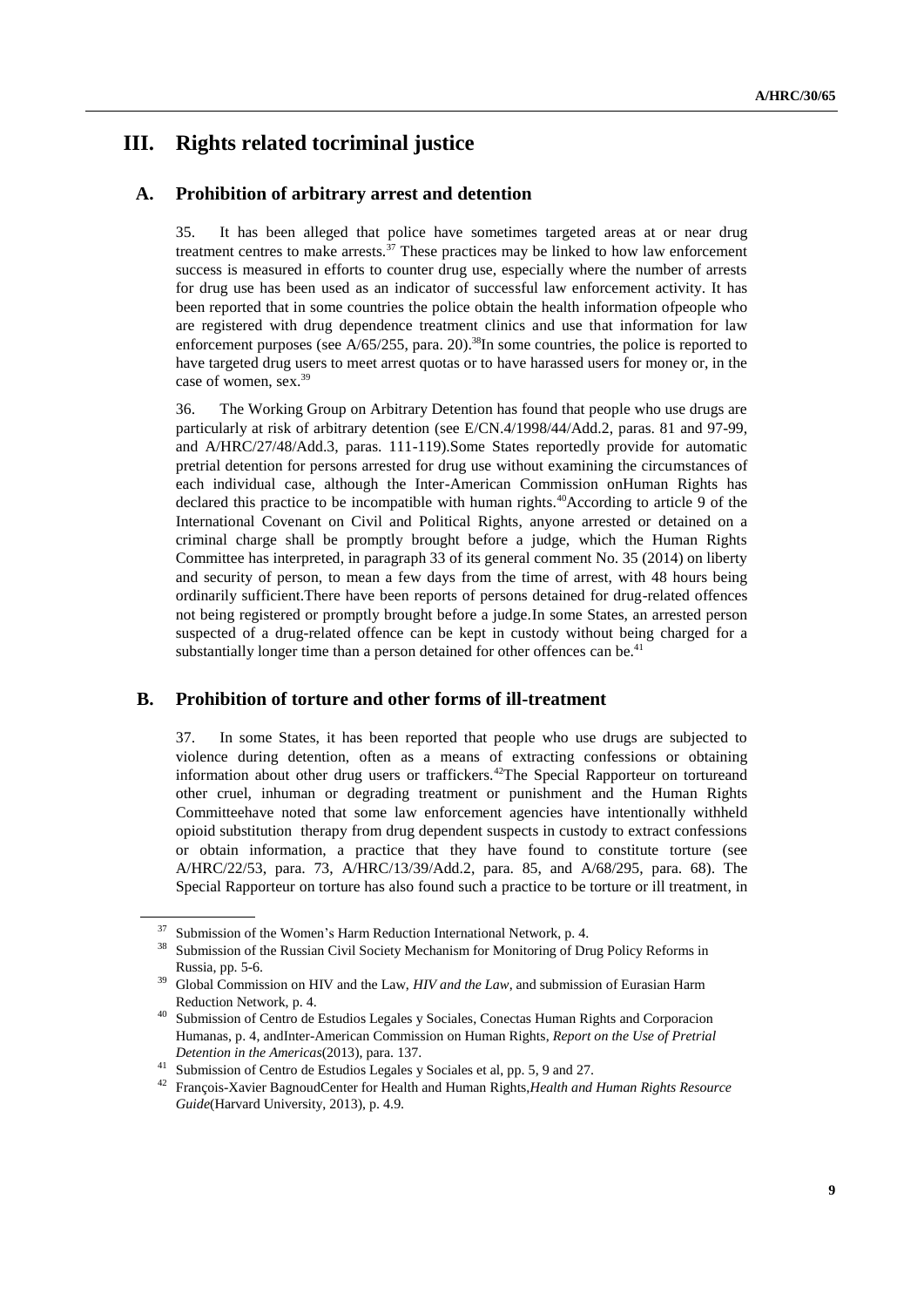certain circumstances, even when it is carried out without the intention of obtaining information (see A/HRC/22/53, para. 74).

### **C. Right to life**

38. Article 6 of the International Covenant on Civil and Political Rights provides that, in those States which have not abolished the death penalty, the sentence of death can only be applied for the "most serious crimes".The Human Rights Committee has determined that drug-related offences do not meet the threshold of "most serious crimes" (see CCPR/C/IDN/CO/1, para. 10, CCPR/CO/84/THA, para. 14, and CCPR/C/SDN/CO/3, para. 19). The United Nations High Commissioner for Human Rights, the Special Rapporteur on torture, the Special Rapporteur on extrajudicial, summary or arbitrary executions, the Economic and Social Council, the General Assembly and the Secretary-General support this interpretation (see A/HRC/10/44 and Corr.1, para. 66, A/HRC/4/20, paras. 51-53, and A/HRC/24/18, para. 24).<sup>43</sup>The International Narcotics Control Boardhas encouraged States that impose the death penalty to abolish it for drug-related offences (see A/HRC/27/23, para. 31).

39. Nevertheless, it has been estimated that 33 countries or territories continue to impose the death penalty for drug-related offences, resulting in approximately 1,000 executions annually.<sup>44</sup> Drug-related offences account for the majority of executions carried out in some countries and are mandatorily punished by death in a number of States (see E/2015/49 and Corr.1, para. 72). 45

40. Human rights organizations have expressed concern about international funding and technical assistance for drug control programmes in States that retain the death penalty for drug-related offences.<sup>46</sup>UNODC, which opposes the death penalty, has stated that if "a country actively continues to apply the death penalty for drug offences, UNODC places itself in a very vulnerable position vis-à-vis its responsibility to respect human rights if it maintains support to law enforcement units, prosecutors or courts within the criminal justice system".It noted that "at the very least, continued support in such circumstances can be perceived as legitimizing government actions. If, following requests for guarantees and high-level political intervention, executions for drug-related offences continue, UNODC may have no choice but to employ a temporary freeze or withdrawal of support".<sup>47</sup>The European Union has emphasized that actions such as legal, financial or other technical assistance to third countries should not contribute to the use of the death penalty, and specifically indicated that the death penalty should not be imposed for drug-related crimes.<sup>48</sup>

41. The Special Rapporteur on extrajudicial, summary or arbitrary executions has expressed concern about extrajudicial executions against people in the war on drugs (see A/HRC/26/36/Add.1, para. 8), a concern voiced also by States and non-governmental

<sup>&</sup>lt;sup>43</sup> See also Economic and Social Council resolution 1984/50 and General Assembly resolution 39/118.

<sup>44</sup> Harm Reduction International, *The Death Penalty for Drug Offences: Global Overview 2012*, p. 5.

<sup>45</sup> See also the submission of Amnesty International,p. 2.

<sup>46</sup> Reprieve, Harm Reduction International, International Drug Policy Consortium, Transform, Release, Espolea, Drug Policy Alliance, Diogenis, Andrey Rylkov Foundation, Canadian Drug Policy Coalition andForum Droghe, "INCB report launch and the death penalty for drug offences"(joint statement,3 March 2015).

<sup>&</sup>lt;sup>47</sup> UNODC, "UNODC and the promotion and protection of human rights" (2102), p. 10.

<sup>&</sup>lt;sup>48</sup> Council of the European Union, "EU guidelines on the death penalty" (doc. No. 8416/13, annex).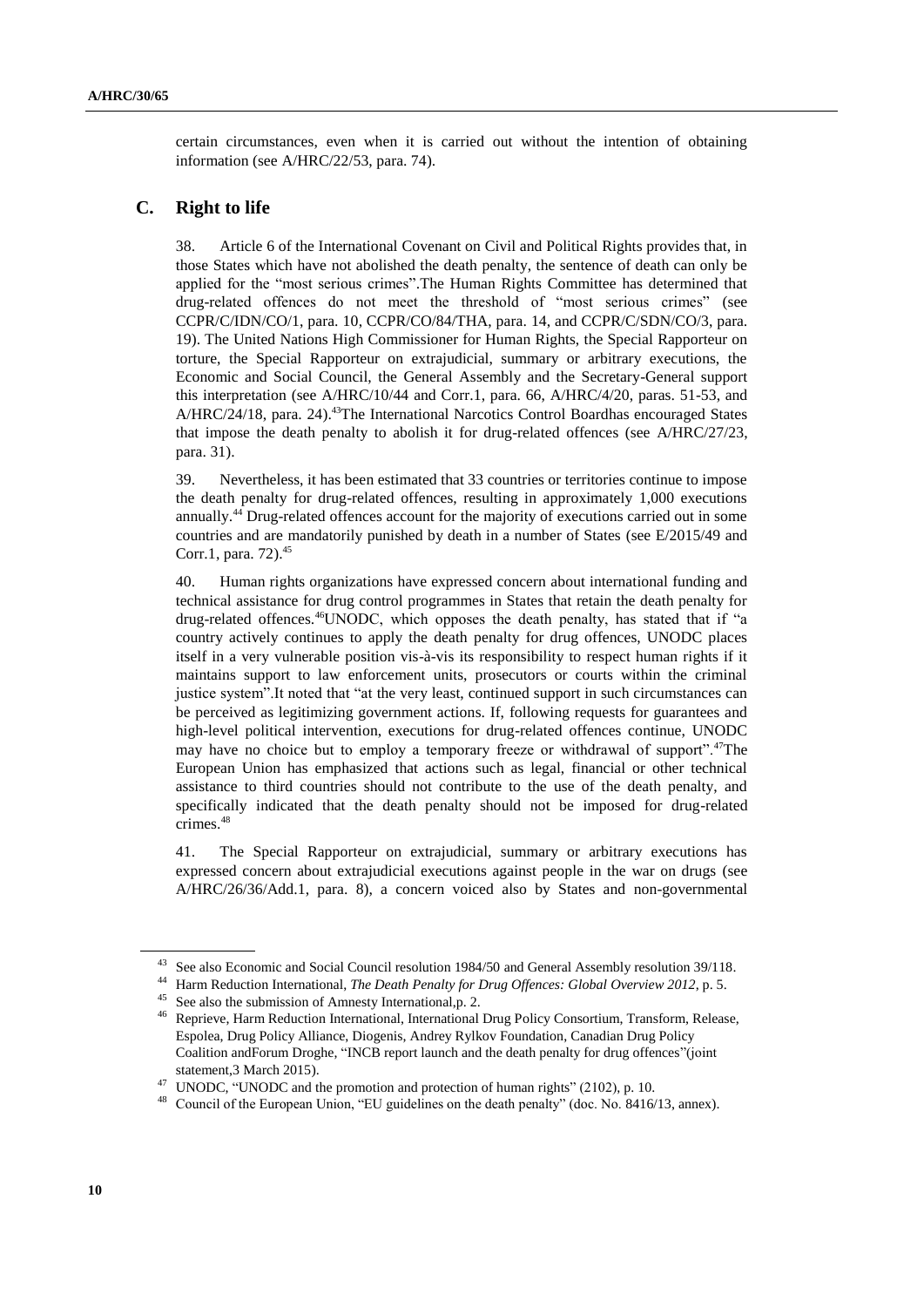organizations. <sup>49</sup>Impunity for extrajudicial killings is also a source of concern in operations aimed at the drug trade.The Special Rapporteur on torture has criticized ineffective investigations and relative impunity for actors alleged to have committed such human rights violations, and the United Nations High Commissioner for Human Rights has stressed the need for accountability for gross violations of human rights (see A/HRC/11/2/Add.2, paras. 33 and 53, and A/HRC/26/36/Add.1, paras. 81, 111 and 117).<sup>50</sup>

### **D. Right to a fair trial**

42. In some States, law enforcement responsibility for drug-related offences has been reportedly shared with or transferred to the military, often resulting in an excessive use of violence.<sup>51</sup>It has been reported that people accused of drug-related offenses have been tried before military courts or special courts that may fall short of fair trial standards.<sup>52</sup>Concerning the trial of persons in military or special courts, the Human Rights Committee has said that civilians should be tried in the ordinary courts, subject to narrowly defined exceptional circumstances, and that the protections of the International Covenant on Civil and Political Rights cannot be limited or modified because of the military or special character of the court.<sup>53</sup>

43. In some States, it has been reported that accused persons may be given a choice between serving a sentence after conviction or submitting to drug treatment.Bearing in mind the right of a person to refuse treatment, this practice may be a cause for concern, in particular given the level of coercion involved.<sup>54</sup>Some States subject individuals to additional penal measures unless the treatment is successful, ignoring the particular circumstances of each individual's condition and that treatment for drug dependence has been characterized by medical professionals as often involving relapse on one or more occasions or requiring several types of treatment.<sup>55</sup>The Working Group on Arbitrary Detention has determined that when treatment is undertaken as an alternative to incarceration, under no circumstances may it extend beyond the period of the criminal sentence (see A/HRC/4/40/Add.2, para. 74).

44. Some States do not allow persons convicted for drug-related offences to be considered for suspended sentence, parole, pardon or amnesty that are available to those convicted of different crimes.<sup>56</sup> The Working Group on Arbitrary Detention has recommended that States amend their laws if they include provisions to that effect (see A/HRC//4/40/Add.3, para. 102 (c)).

Submissions of Switzerland; the Mexican Commission for the Defence and Promotion of Human Rights, pp. 3-4; the Count the Costs Initiative,p. 7; and Human Rights Watch, pp. 2-3.

<sup>&</sup>lt;sup>50</sup> See also the High Commissioner's opening statement at the twenty-seventh session of the Human Rights Council.

<sup>&</sup>lt;sup>51</sup> Submissions of Centro de Estudios Legales y Sociales, Conectas Human Rights and Corporacion Humanas, pp. 3 and 6-9;International Service for Human Rights and Peace Brigades International, p. 6;and the Mexican Commission for the Defence and Promotion of Human Rights, pp. 1-6.

<sup>52</sup> Count the Costs,"The war on drugs: undermining human rights", p. 4.

<sup>&</sup>lt;sup>53</sup> General comment No. 32 (2007) on the right to equality before the law and to a fair trial, para. 22.<br><sup>54</sup> Clabel Commission on Drug Policy, *Tabino Control*y *Policing to Drug Policies that West (2014)* 

<sup>54</sup> Global Commission on Drug Policy, *Taking Control: Pathways to Drug Policies that Work* (2014), p. 22.

<sup>55</sup> UNDP, *Addressing the Development Dimensions of Drug Policy*, p. 25,and the submission of Release, p. 2.

<sup>56</sup> Submission of Centro de Estudios Legales y Sociales, Conectas Human Rights and Corporacion Humanas, p. 27.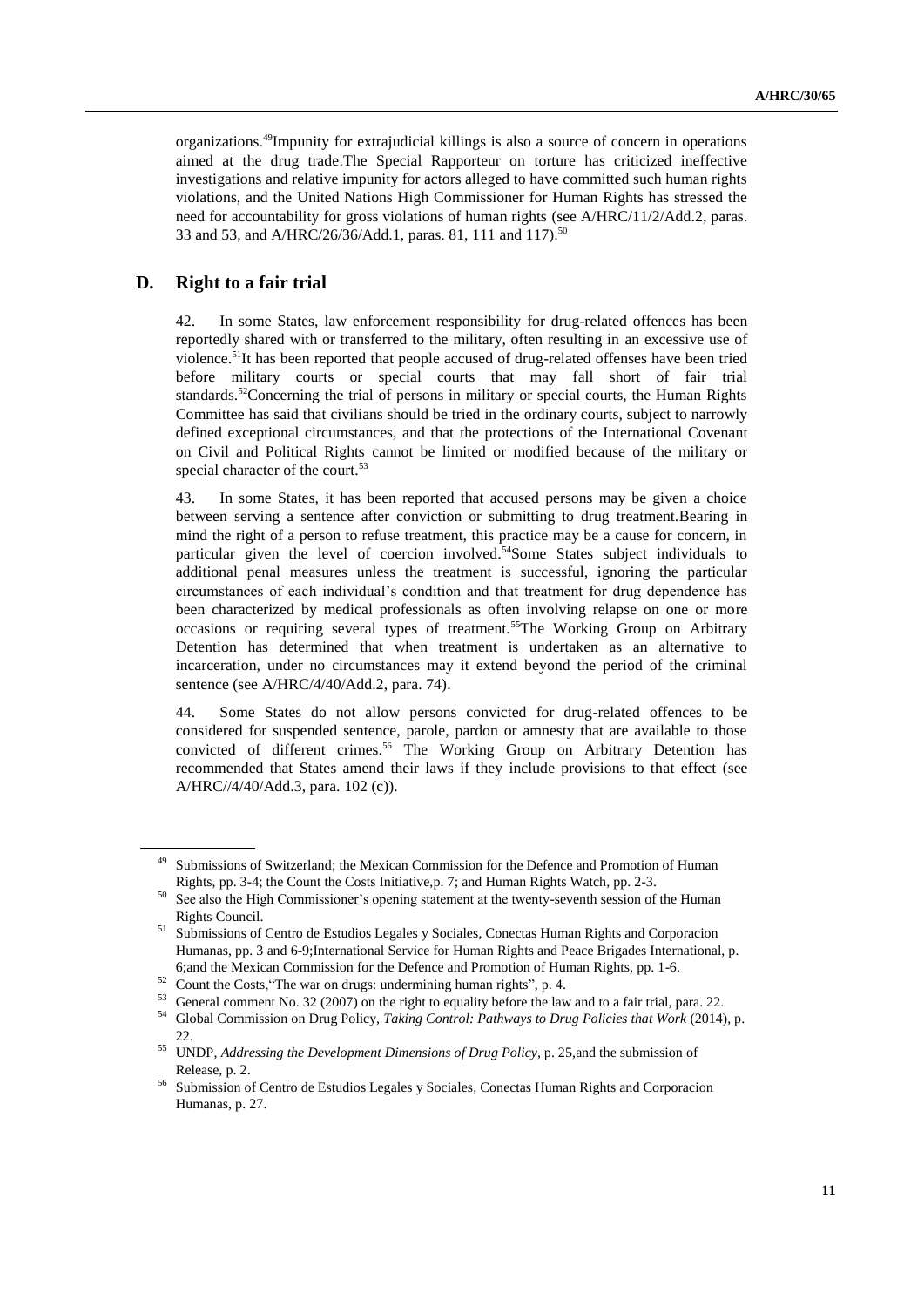45. The focus on arresting and imprisoning drug users for possession or use small amounts has often resulted in prolonged pretrial detention, and persons convicted of drugrelated offences frequently constitute a very high percentage of total prisoners in many countries.Mandatory sentencing and disproportionately long sentences for drug possession or use have often resulted in sentences longer than those for serious crimes such as murder, rape, kidnapping or bank robbery, and have contributed to overincarceration and prison overcrowding.<sup>57</sup>The Working Group on Arbitrary Detention has called for reform to ensure that sentences for drug-related offences are proportionate to the nature of the crime (see E/CN.4/2003/8/Add.3, paras. 44 and 72(a), A/HRC/4/40/Add.4, paras. 47 and 87, and A/HRC/22/44/Add.2, para. 125).The Working Group has found that overincarceration for drug-related offences contributes significantly to prison overcrowding and that overcrowding can call into question compliance with article 10 of the International Covenant on Civil and Political Rights,which guarantees that everyone in detention shall be treated with humanity and respect for their dignity (see E//CN.4//2003/8/Add.3, para. 44, A/HRC/4/40/Add.3, para. 64, and A/HRC/4/40, paras. 59-80).

#### **E. Human rights violations in compulsory detention centres**

46. Persons who use drugs or who are suspected of using drugs may be confined in compulsory drug detention and rehabilitation centres without trial or an evaluation of their drug dependency, often for months or years, and frequently outside the supervision of the criminal justice.<sup>58</sup>

47. Compulsory drug detention and rehabilitation centres, sometimes referred to as reeducation through labour centres, typically subject detainees to long hours of physically strenuous exercise, physical and verbal abuse, beatings, solitary confinement and enforced labour, according to the Special Rapporteur ontorture (see A/HRC/22/53, paras. 40-42).The Special Rapporteur on the right to health noted that these practices are not evidence-based and medical professionals who are trained to manage drug dependence are often inaccessible. Moreover, treatment is often conducted en masse and disregarding the need for informed consent to be given on an individual basis (see A/65/255, paras. 31-33).

48. Non-consensual experimental treatment, torture, ill-treatment and sexual violence have also been reported at compulsory detention centres (see A/HRC/22/53, paras. 40- 42).Imposition of compulsory treatment, at the expense of not having access to opioid substitution therapyand other harmreduction interventions, also increases the risk of disease, particularly through HIV infection (see A/65/255, para. 36).

49. These practices have been condemned by 12 United Nationsentitiesin ajoint statementin which they call for the closure of compulsory detention centres.<sup>59</sup> Nevertheless, compulsory drug detention centres, many of which are located in East and South-East Asia, continue to detain approximately  $235,000$  people.<sup>60</sup>

 $59$  Available from www.unaids.org/sites/default/files/en/media/unaids/contentassets/documents/document/2012/JC2310 \_Joint%20Statement6March12FINAL\_en.pdf.

<sup>57</sup> Submissions of Colectivo de Estudios Drogas y Derecho;and Harm Reduction International and Penal Reform International, p. 1.

<sup>58</sup> Harvard FXB Center for Health and Human Rights and Open Society Foundations, *Health and Human Rights Resource Guide* (2013), p. 4.7. Seealso Open Society Foundations, *Treated with Cruelty: Abuses in the Name of Rehabilitation* (2011) and"Human rights abuses in the name of drug treatment: reports from the field" (2009).

<sup>60</sup> UNDP, *Addressing the Development Dimensions of Drug Policy*, p. 25.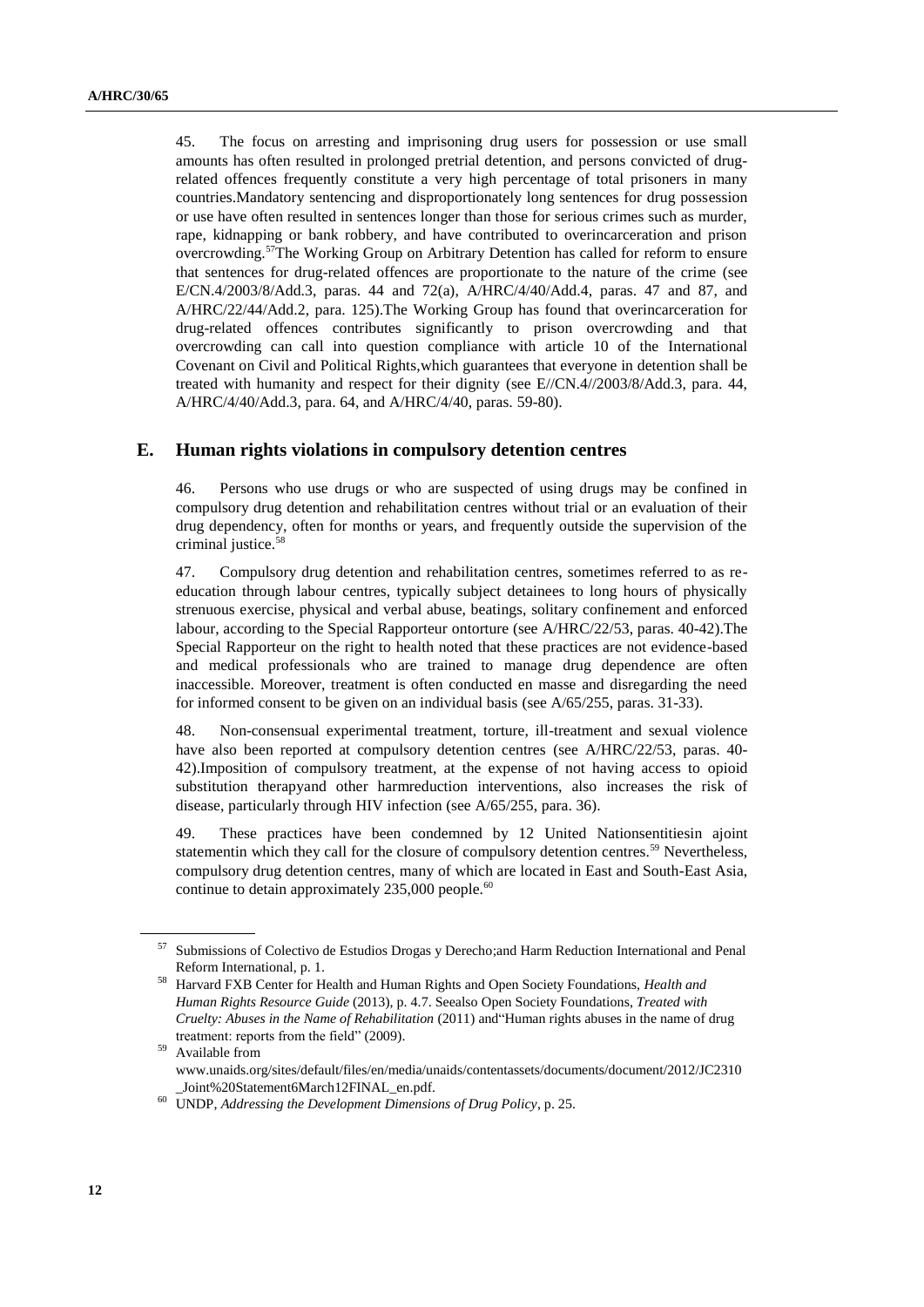# **IV. Prohibition of discrimination**

50. Different forms of discrimination may result once an individual has a criminal record resulting from a conviction for a drug-related offence. These may include obstacles to obtaining employment, adverse effects on the custody of children or visitation rights, losing government benefits such as access to public housing, food assistance or student financial aid, or difficulties concerning travel abroad. <sup>61</sup>This has been a factor in the decision by some States to decriminalize the personal use and possession of drugs.<sup>62</sup>As former Secretary-General Kofi Annan said on 19 May 2015 at a side event on the theme "Strengthening a public health approach when addressing the world drug problem": "A criminal record for a young person for a minor drug offence can be a far greater threat to their well-being than occasional drug use".

#### **A. Ethnic minorities**

51. It has been reported that members of ethnic minorities,in particular those who are poor and live in marginalized communities, may be particularly subject to discrimination in the context of drug enforcement efforts. In the United States of America, for example, African Americans make up 13 percent of the population, yet account for 33.7 percent of drug-related arrests and 37 percent of people sent to state prisons on drug charges. African Americans are 3.7 times more likely to be arrested for possessing or using marijuana than whitesare,despite comparable usage rates.Similar disparities have been observed in countries such as Australia, Canada and the United Kingdom.<sup>63</sup>One law enforcement official observed that it was harder to intercept the sale and purchase of drugs in offices or affluent neighbourhoods than it was in poor and marginalized neighbourhoods, where suchactivity wasoften conducted in the street or other public areas and where police controls were more frequent.<sup>64</sup>

#### **B. Women**

52. Globally, women are imprisoned for drug-related offences more than for any other crime. In several Latin American countries, 60-80 percent of women in prison are incarcerated for drug-related offences.<sup>65</sup>In some States, women convicted of drug-related offences constitute the fastest growing part of the prison population.One in four women in prison in Europe and Central Asia is incarcerated for drug-related offences, with levels as high as 70 percent in some countries. The Committee on the Elimination of Discrimination against Womenhas expressed concern at the number of women imprisoned for drug-related offences, observing that this may be indicative of women's poverty (see CEDAW/C/UK/3 and 4).Women are typically involved in selling small quantities of drugs and are used as "mules" to carry small amounts of drugs from one country to another.Many of them are

<sup>&</sup>lt;sup>61</sup> Count the Costs, "The war on drugs: promoting stigma and discrimination", pp. 3-5.

<sup>62</sup> Rosmarin and Eastwood, *A Quiet Revolution*.

Submissionsof the Global Commission on Drug Policy, p. 6; and Harm Reduction International and Penal Reform International, p.4.

<sup>&</sup>lt;sup>64</sup> Count the Costs, "The war on drugs: promoting stigma and discrimination", pp. 7-8.<br><sup>65</sup> Coring Giacomallo, "Women, drug offenses and popitations systems in Latin Amer

<sup>65</sup> Corina Giacomello, "Women, drug offenses and penitentiary systems in Latin America"(International Drug Policy Consortium, 2013).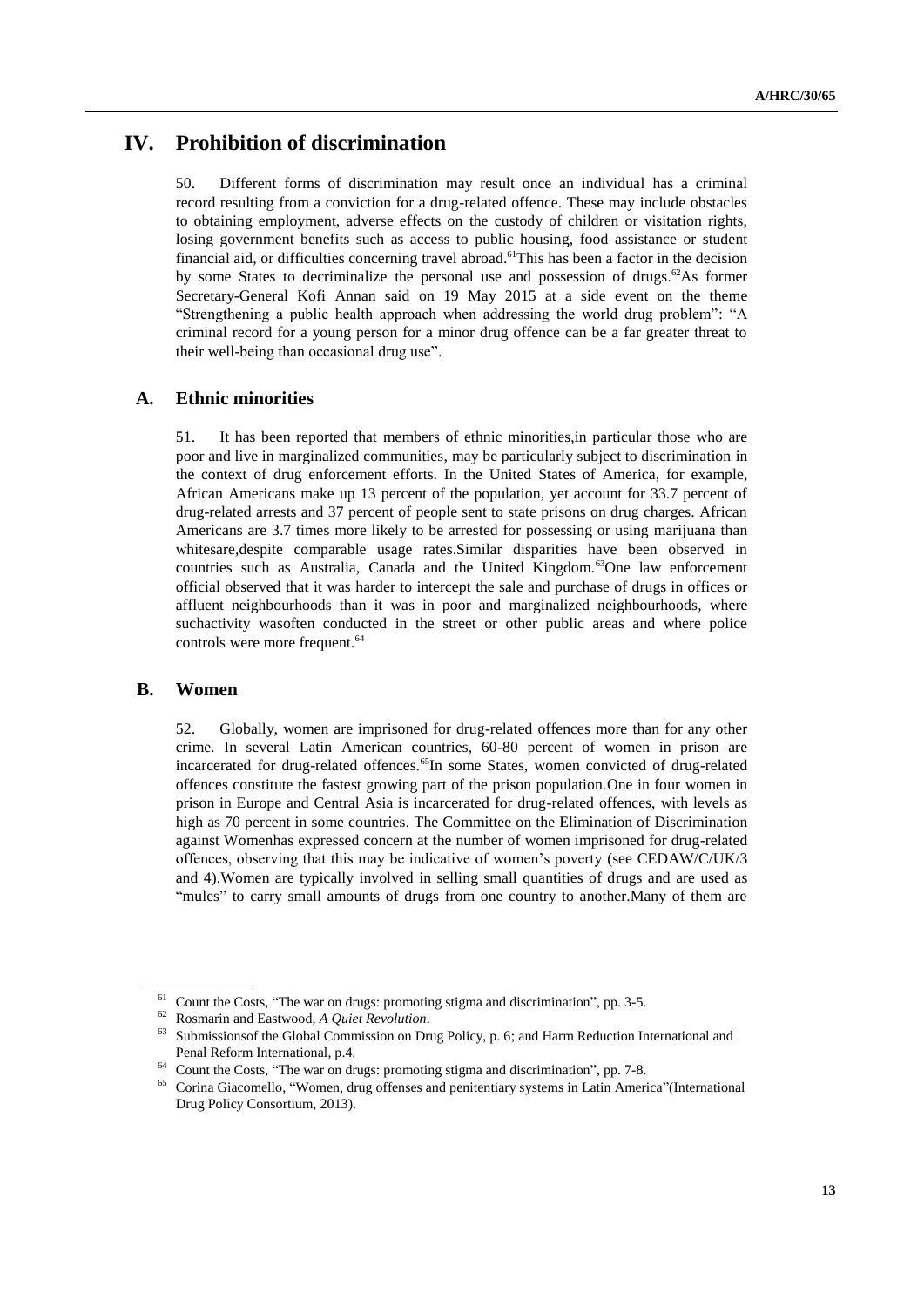young, illiterate and single mothers who have to take care of their children and other family members.<sup>66</sup>

53. It has been reported that women who use drugs may, depending on the laws and policies in force, facelosing custody of their children, forced or coerced sterilization, abortion or criminal penalties for using drugs during pregnancy.In certain States, women who use drugs may be subject to detention during their pregnancy. Women who use drugs may not receive the appropriate care when they are pregnant.<sup>67</sup>WHO has published guidelines for the identification and management of substance use and related disorders during pregnancy.

54. Discrimination may exist in women's prisons where harm reduction, including opium substitution therapy, may not be available.<sup>68</sup>The Committee on the Elimination of Discrimination against Womenhas recommended that States provide gender-sensitive and evidence-based drug treatment services, including harm reduction programmes for women in detention,to reduce the harmful effects of drug use (see CEDAW/C/GEO/CO/4-5, para. 31(e)).It has been reported that women who use drugs are often the targets of violence, including sexual violence,perpetrated bytheir partners and law enforcement officers. Women may be forced to have sex to avoid arrest or punishment by law enforcement officers.<sup>69</sup> Women who use drugs and who are also sex workers are reported to be even more vulnerable. 70

# **V. Rights of the child**

55. Article 33 of the Convention on the Rights of the Child provides that States parties shall take all appropriate measures to protect children from the illicit use of narcotic drugs and psychotropic substances as defined in the relevant international treaties, and to prevent the use of children in the illicit production and trafficking of such substances.

56. In its general comment No. 3 (2003) on HIV/AIDS and the rights of the child, the Committee on the Rights of the Child noted that, in most countries, children have not benefited from HIV prevention programmes related to substance use and that, where HIV prevention programmes exist, they have largely targeted adults.It observed that injecting practices using unsterilized instruments increase the risk of HIV transmission and that programmes and policies aimed at reducing substance use and HIV transmission must recognize the particular sensitivities and lifestyles of children. In its general comment No. 15 (2013) on the right of the child to the enjoyment of the highest attainable standard of health, the Committee endorsed harm reduction as an important approach to minimizing the negative health impacts of substance abuse.It called for children to benefit from harm reduction programmes in its concluding observations (see CRC/C/UKR/CO/4, para. 59, CRC/C/AUT/CO/3-4, para. 51, and CRC/C/ALB/CO/2-4, para. 63 (b)).

57. The Committee has recommended that children receive accurate and objective information on drugs. It has called for children who use drugs not to be subjected to

<sup>&</sup>lt;sup>66</sup> Count the Costs, "The war on drugs: promoting stigma and discrimination", pp. 8-9.<br><sup>67</sup> Sekuriation of the Warner's Hame Pedersian International Maturely and  $\epsilon$ .

Submission of the Women'sHarm Reduction International Network, pp. 6-7.

 $^{68}$  Ibid., p. 5.

Submission of the Open Society Institute, pp. 49-52. See also UNODC, the United Nations Entity for Gender Equality and the Empowerment of Women (UN-Women), WHO and the International Network of People Who Use Drugs, "Women who inject drugs and HIV: addressing specific needs" (2014).

 $70$  Submissions of the Women's Harm Reduction International Network, p. 8; and the Eurasian HarmReduction Network, pp. 4-5.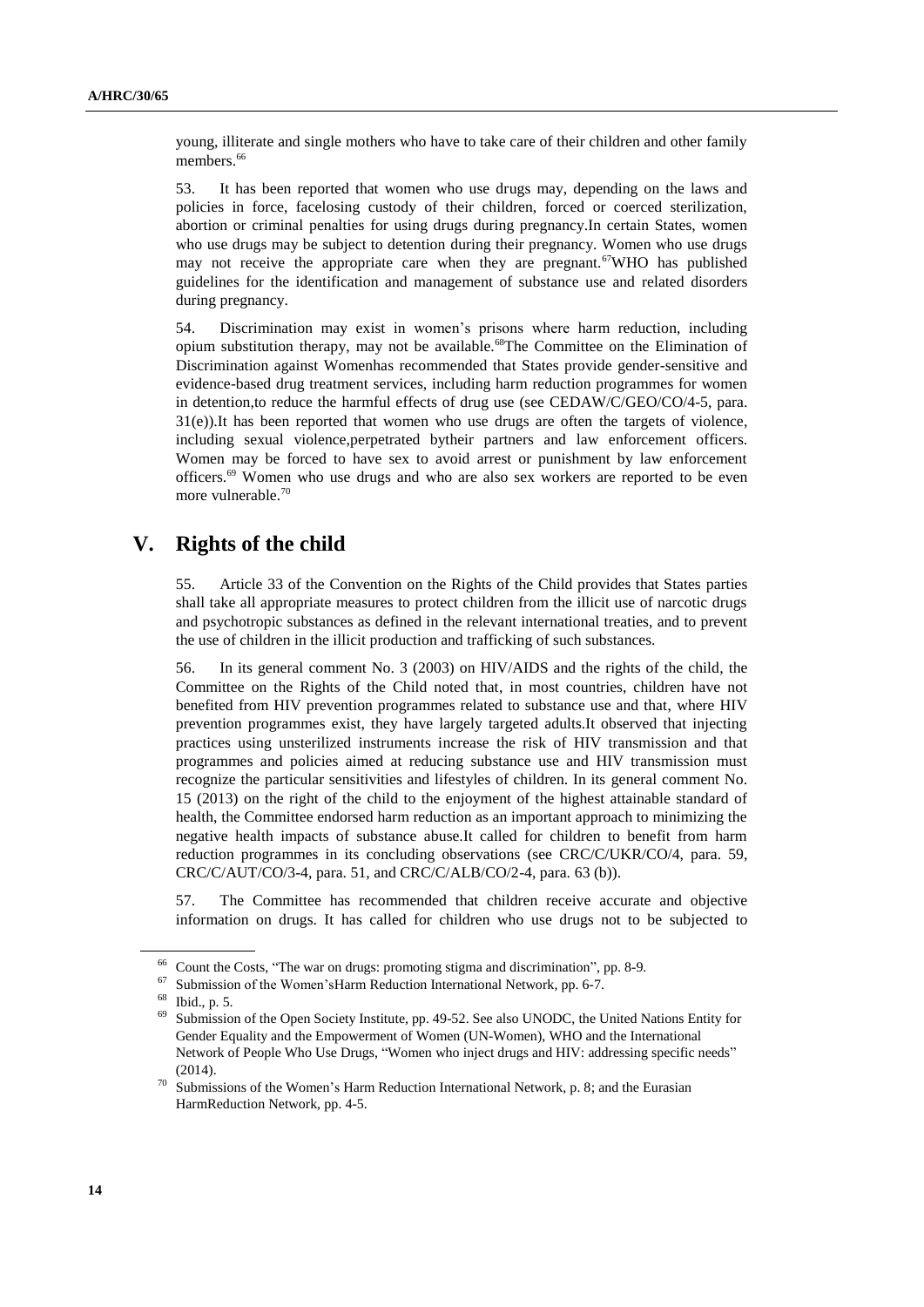criminal proceedings and for the possession of drugs by children to be decriminalized (see CRC/C/OPAC/MEX/CO/1, para. 29, and CRC/C/UKR/CO/4, paras. 59-60).However, the Committee found that, in practice,in most States children who use drugs are subject to criminal prosecution and often have no access to harm reduction and drug treatment services. The Committee criticized the aerial fumigation of drug crops because of its effects on children (see CRC/C/COL/CO/3, para. 72). It also condemned the practice of placing children in compulsory drug detention and rehabilitation centres (see CRC/C/KHM/CO/2, paras. 55-56).

# **VI. Rights of indigenous peoples**

58. The 1961 Convention imposes restrictions on the cultivation of coca bush, opium poppy and cannabis plant for indigenous, traditional and religious uses, and requires that opium smokingbe abolished within 15 years, that coca leaf chewing be abolished within 25 years and that cannabis use be abolished within 25 years at the latest (art. 49 (2)). The 1988 Convention requires States to criminalize the possession, purchase and cultivation of coca for personal consumption and to take measures to prevent the cultivation of and to eradicate illicit crops. In doing so, States must "take due account of traditional licit uses, where there is historic evidence of such use" (art. 14(2)).

59. In 2009, the Permanent Forum on Indigenous Issues called for the amendment or repeal of those portions of the 1961 Convention regarding coca leaf chewing that are inconsistent with the rights of indigenous peoples to maintain their traditional health and cultural practices, as recognized in articles 11, 24 and 31 of the United Nations Declaration on the Rights of Indigenous Peoples (see E/2009/43-E/C.19/2009/14, para. 89).<sup>71</sup>In 2011, the Plurinational State of Bolivia withdrew from the 1961 Convention, subsequently reacceding to it with a reservation concerning the traditional practices associated with the coca leaf.<sup>72</sup>

60. Some States have recognized exceptions to the application of the drug control treaties, includingon grounds of religious belief. In the United States, the Native American Church is exempted from the prohibition on consuming peyote, a controlled substance, in religious ceremonies.<sup>73</sup>In Italy, a drug conviction was reversed on appeal because alower court had not considered the arguments made by the Rastafarian defendant based on his religious convictions.<sup>74</sup>In Jamaica, the Government in 2015 changed its legislation to allow Rastafarians the right to use cannabis in their religious ceremonies.<sup>75</sup>Previous jurisprudence has tended not to permit the use of controlled drugs in religious ceremonies as a manifestation of religious beliefs, although sometimes with sharply divided views.<sup>76</sup>

<sup>71</sup> See also the International Labour Organization Indigenous and Tribal Peoples Convention, 1989 (No. 169), and the Convention for the Safeguarding of the Intangible Cultural Heritage.

<sup>72</sup> See *Report of the International Narcotics Control Board of 2011*, paras. 270-280.

<sup>&</sup>lt;sup>73</sup> See American Indian Religious Freedom Act Amendments of 1994, sect.3 (a).<br><sup>74</sup> Supranna Court of Italy, indexport No. 14876 (2012).

Supreme Court of Italy, judgement No. 14876 (2012).

<sup>75</sup> The Dangerous Drug (Amendment) Act, 2015, para. 6, amending sect. 7C of the Act.

<sup>76</sup> See *Prince v. President of the Law Society of the Cape of Good Hope and Others*, Constitutional Court of South Africa (2002), in which four of the nine judges agreed that denying the petitioner access to the bar because of his religious cannabis use amounted to a disproportionate infringement on the religious freedom of the Rastafari, and CCPR/C/91/D/1474/2006.